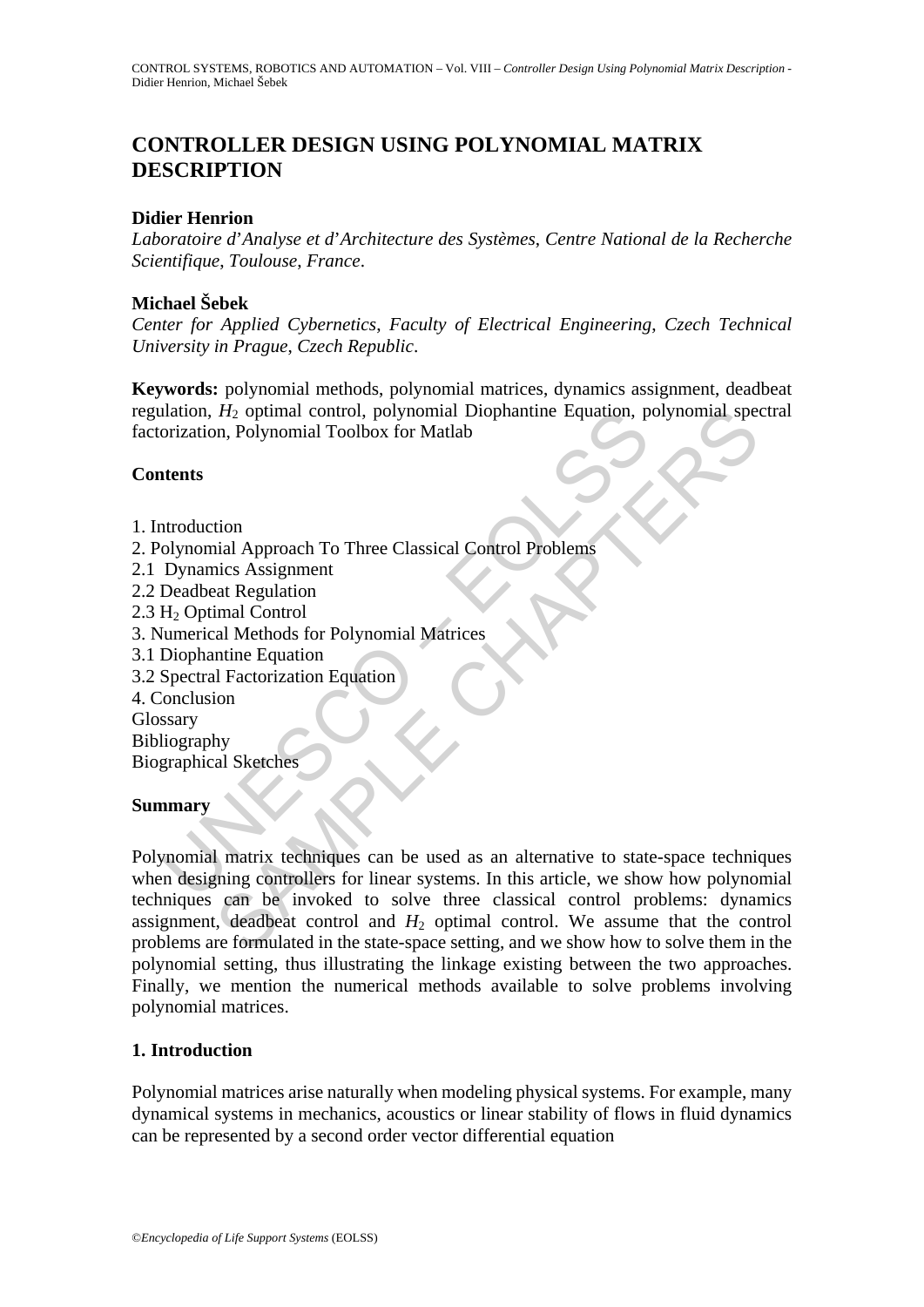CONTROL SYSTEMS, ROBOTICS AND AUTOMATION – Vol. VIII – *Controller Design Using Polynomial Matrix Description* - Didier Henrion, Michael Šebek

$$
A_0 x(t) + A_1 \dot{x}(t) + A_2 \ddot{x}(t) = 0.
$$
 (1)

Upon application of the Laplace transform, studying the above equation amounts to studying the characteristic matrix polynomial

 $A(s) = A_0 + sA_1 + s^2 A_2.$  (2)

The constant coefficient matrices  $A_0$ ,  $A_1$  and  $A_2$  are known as the stiffness, damping and inertia matrices, respectively, usually having some special structure depending on the type of loads acting on the system. For example, when  $A_0$  is symmetric negative definite,  $A_1$  is anti-symmetric and  $A_2$  is symmetric positive definite, then the equation models the so-called gyroscopic systems. In the same way, third degree polynomial matrices arise in aero-acoustics.

In fluid mechanics, the study of the spatial stability of the Orr-Sommerfeld equation yields a quartic matrix polynomial. It is therefore not surprising to learn that most of the control design problems boil down to solving mathematical equations involving polynomial matrices. For historical reasons, prior to the sixties most of the control problems were formulated for scalar plants, and they involved manipulations on scalar polynomials and scalar rational functions.

luid mechanics, the study of the spatial stability of the Orr-Sonds a quartic matrix polynomial. It is therefore not surprising to lead to leasign problems boil down to solving mathematical expondient and metrics. For his echanics, the study of the spatial stability of the Orr-Sommerfeld equaratic matrix polynomial. It is therefore not surprising to learn that most of sign problems boil down to solving mathematical equations involt matrice The extension of these methods to the multivariable (multi-input, multi-output) case was not obvious at this time, and it has been achieved only with the newly developed concept of state-space setting. In the seventies, several multivariable results were therefore not available in the polynomial setting, which somehow renewed the interest in this approach. Now most of the results are available both in the state-space and in polynomial settings. In this article, we study in detail three standard control problems and their solution by means of polynomial methods.

The first problem is known as the *dynamics assignment* problem, a generalization of eigenvalue placement. The second problem is called the *deadbeat regulation* problem. It consists of finding a control law such that the state of a discrete-time system is steered to the origin as fast as possible, i.e. in a minimal number of steps.

The third and last problem is  $H_2$  *optimal control*, where a stabilizing control law is sought that minimizes the  $H_2$  norm of some transfer function. All these problems are formulated in the state-space setting, and then solved with the help of polynomial methods, to better illustrate the linkage between the two approaches. After describing these problems, we focus more on practical aspects, enumerating the numerical methods that are available to solve the polynomial equations.

# **2. Polynomial Approach To Three Classical Control Problems**

### **2.1. Dynamics Assignment**

We consider a discrete-time linear system

$$
x_{k+1} = Ax_k + Bu_k \tag{3}
$$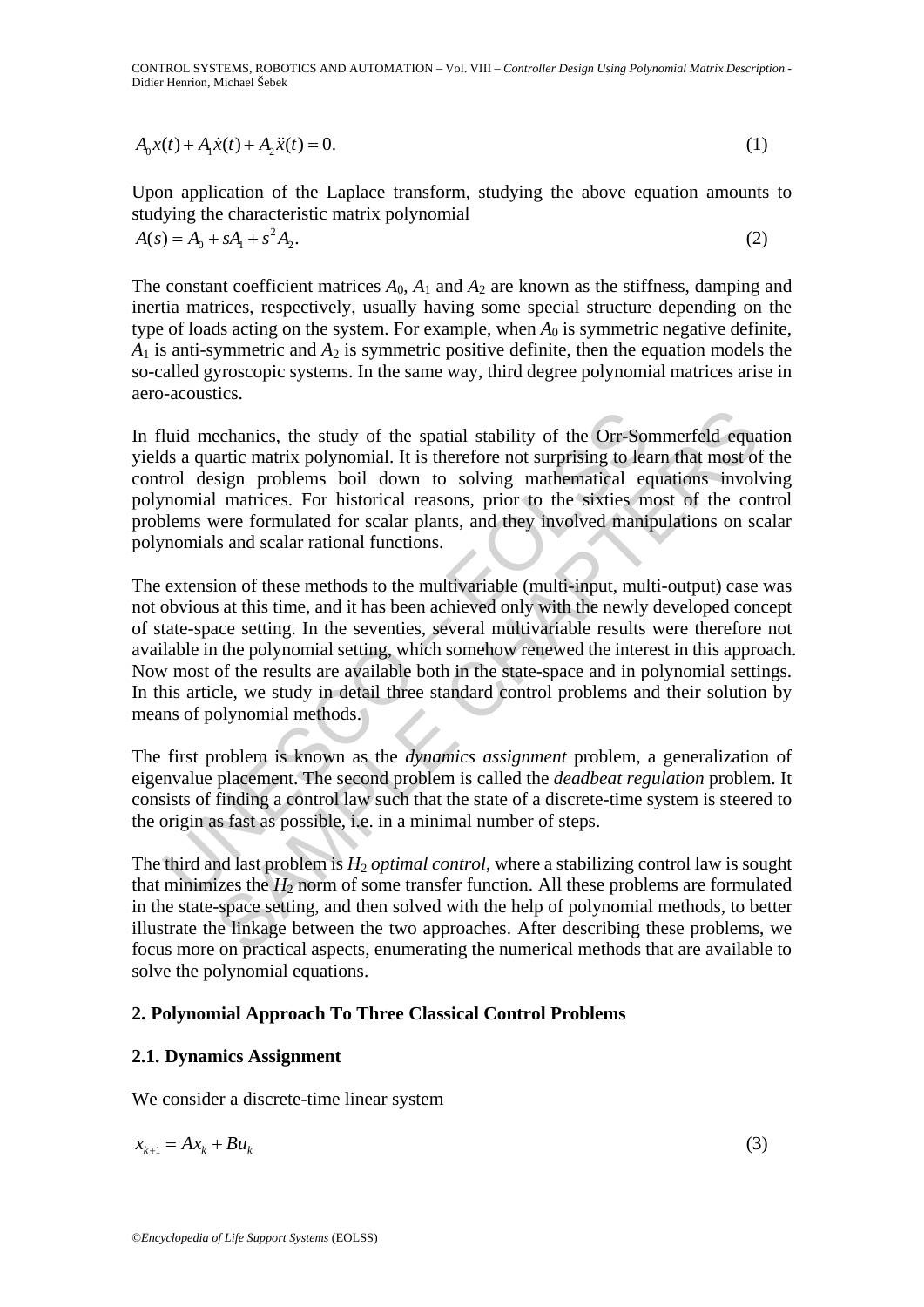with *n* states and *m* inputs, and we study the effects of the linear static state feedback

$$
u_k = -Kx_k \tag{4}
$$

on the system dynamics. One of the simplest problem we can think of is that of enforcing closed-loop eigenvalues, i.e. finding a matrix *K* such that the closed-loop system matrix *A* − *BK* has prescribed eigenvalues. In the polynomial setting, assigning the closed-loop eigenvalues amounts to assigning the characteristic polynomial det (*zI* − *A* + *BK*). This is possible if and only if (*A*, *B*) is a reachable pair. (See *Pole Placement Control* for more information on pole assignment, and *System Characteristics: Stability, Controllability, Observability* for more information on reachability).

 A more involved problem is that of enforcing not only eigenvalues, but also the eigenstructure of the closed-loop, system matrix. In the polynomial setting, the eigenstructure is captured by the so-called *similarity invariants* of matrix *A* − *BK*, i.e. the polynomials that appear in the Smith diagonal form of the polynomial matrix *zI* − *A* + *BK*. Rosenbrock's fundamental theorem captures the degrees of freedom one has in enforcing these invariants.

Let  $(A, B)$  be a reachable pair with reachability indices  $k_1 \geq \cdots \geq k_m$ . Let  $c_1(z)$ , ...,  $cm(z)$  be monic polynomials such that  $c_{i+1}(z)$  divides  $c_i(z)$  and  $\sum_{i=1}^m \deg c_i(z) = n$ . Note that some of the  $c_i(z)$  may be units. Then there exists a feedback matrix *K* such that closed-loop matrix *A* − *BK* has similarity invariants  $c_i(z)$  if and only if

$$
\sum_{i=1}^{k} \deg c_i(z) \ge \sum_{i=1}^{k} k_i, \quad k = 1, ..., m.
$$
 (5)

more involved problem is that of entorcing not only eigenva<br>nstructure of the closed-loop, system matrix. In the polymonization<br>nstructure is captured by the so-called similarity invariants of matrix<br>nomials that appear i nvolved problem is that of enforcing not only eigenvalues, but also<br>ure of the closed-loop, system matrix. In the polynomial setting<br>ure is captured by the so-called similarity invariants of matrix  $A - BK$ , i.e<br>ls that appe The above theorem basically says that one can place the eigenvalues at arbitrary specified locations but the structure of each multiple eigenvalue is limited: one cannot split it into as many repeated eigenvalues as one might wish. Rosenbrock's result is constructive, and we now describe a procedure to assign a set of invariant polynomials by static state feedback. First we must find right coprime polynomial matrices  $D_R(z)$  and  $N_R(z)$  with  $D_R(z)$  column-reduced and column-degree ordered, such that

$$
(zI - A)^{-1}B = N_R(z)D_R^{-1}(z).
$$
 (6)

(See *Polynomial and Matrix Fraction Description* for the "definition" of a column-reduced matrix.) A column-reduced matrix can be put into column-degree ordered form by suitable column permutations. Then, we must form a column-reduced polynomial matrix  $C(z)$  with invariant polynomials  $c_1(z)$ , ...,  $c_p(z)$  which has the same column degrees as  $D_R(z)$ . Finally, we solve the equation

$$
X_L D_R(z) + Y_L N_R(z) = C(z)
$$
\n<sup>(7)</sup>

for constant matrices  $X_L$  and  $Y_L$ , and let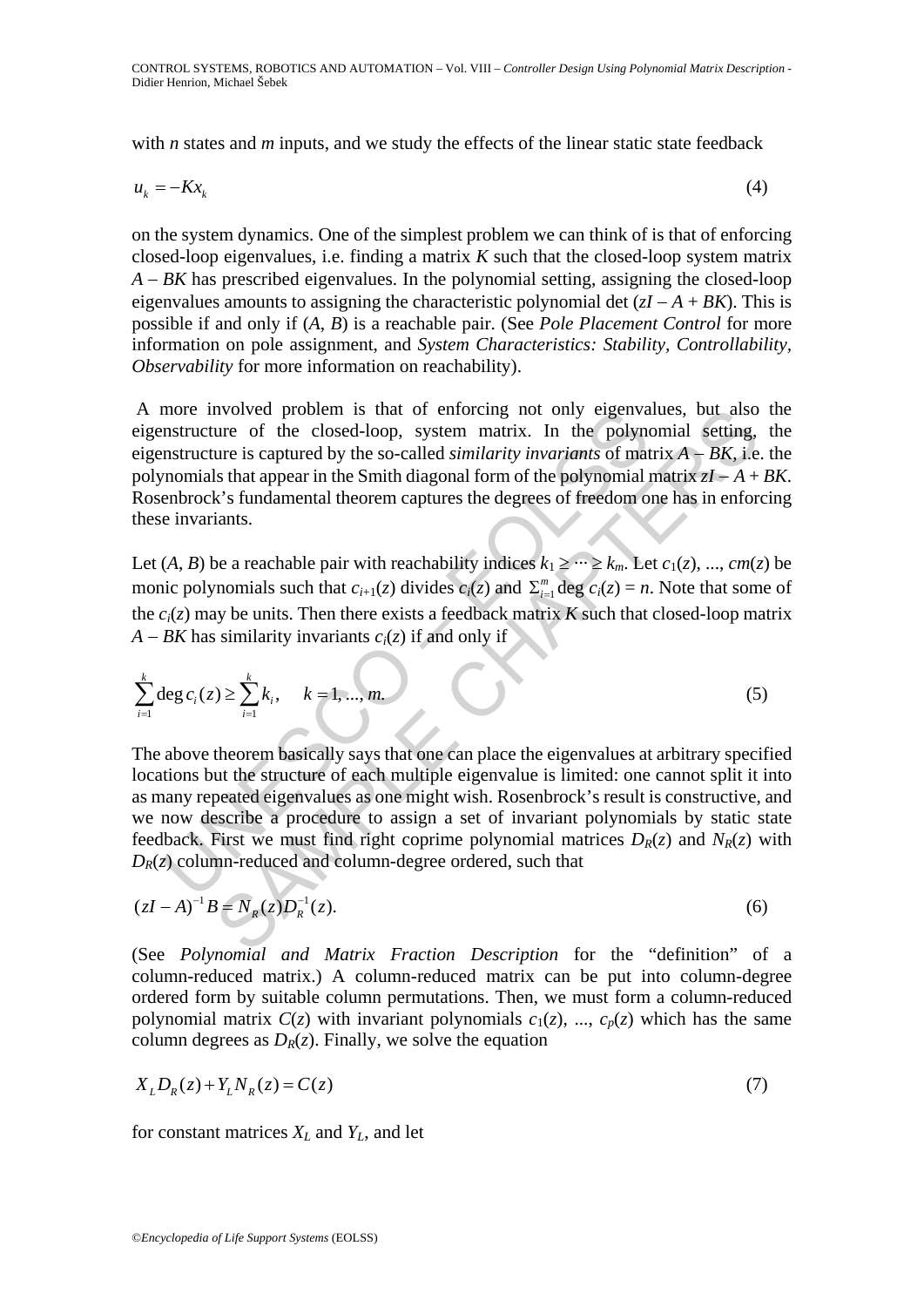$$
K=X_L^{-1}Y_L.
$$

The above equation over polynomial matrices is called a *Diophantine polynomial equation*. Under the assumptions of Rosenbrock's theorem, there always exists a constant solution *X* and *Y* to this equation. As an example, take

1 0 0 1] [0 1  $\begin{bmatrix} 0 & 0 & 1 & 0 \\ 0 & 0 & 0 & 1 \end{bmatrix}$ ,  $B = \begin{bmatrix} 0 & 0 \\ 1 & 1 \end{bmatrix}$  $1 \t0 \t0 \t0$  0 0  $A = \begin{bmatrix} 0 & 0 & 1 & 0 \\ 0 & 0 & 0 & 1 \end{bmatrix}, \quad B$  $\begin{bmatrix} 1 & 0 & 0 & 1 \end{bmatrix}$   $\begin{bmatrix} 0 & 1 \end{bmatrix}$  $\begin{vmatrix} 0 & 1 & 0 \end{vmatrix}$  $=$   $\begin{bmatrix} 0 & 0 & 1 & 0 \\ 0 & 0 & 0 & 1 \end{bmatrix}$ ,  $B=$  $\begin{bmatrix} 1 & 0 & 0 & 0 \end{bmatrix}$   $\begin{bmatrix} 0 & 0 \end{bmatrix}$ (8)

as a reachable pair. We seek a feedback matrix *K* such that *A* − *BK* has similarity invariants

$$
c_1(z) = z^3 - z^2, \ c_2(z) = z. \tag{9}
$$

Following a procedure of conversion from state-space form to matrix fraction description (MFD) form (see *Polynomial and Matrix Fraction Descriptio*n) we obtain

as a reachable pair. We seek a feedback matrix *K* such that 
$$
A - BK
$$
 has similari  
invariants  
 $c_1(z) = z^3 - z^2$ ,  $c_2(z) = z$ .  
Following a procedure of conversion from state-space form to matrix fraction description  
(MFD) form (see *Polynomial and Matrix Fraction Description*) we obtain  

$$
D_R(z) = \begin{bmatrix} z^2 & z \\ 0 & z^2 - z - 1 \end{bmatrix}, \qquad N_R(z) = \begin{bmatrix} 0 & z \\ 1 & 1 \\ z & z \\ 0 & 1 \end{bmatrix}
$$
(10)  
as a right coprime pair satisfying relation Eq. (6). The reachability indices of  $(A, B)$  are the  
column degrees of column-reduced matrix  $D_R(z)$ , namely  $k_1 = 2$  and  $k_2 = 2$ . Rosenbrock  
inequalities are satisfied since  
 $deg c_1(z) \ge 2$ ,  $deg c_1(z) + deg c_2(z) \ge 4$ .  
  
A column-reduced matrix with column degrees  $k_1$ ,  $k_2$  and  $c_1(z)$ ,  $c_2(z)$  as invariant  
polynomials is found to be  

$$
C(z) = \begin{bmatrix} z^2 & 0 \\ 0 & 1 \end{bmatrix}
$$
(12)

as a right coprime pair satisfying relation Eq. (6). The reachability indices of (*A*, *B*) are the column degrees of column-reduced matrix  $D_R(z)$ , namely  $k_1 = 2$  and  $k_2 = 2$ . Rosenbrock's inequalities are satisfied since

$$
\deg c_1(z) \ge 2, \; \deg c_1(z) + \deg c_2(z) \ge 4. \tag{11}
$$

A column-reduced matrix with column degrees  $k_1$ ,  $k_2$  and  $c_1(z)$ ,  $c_2(z)$  as invariant polynomials is found to be

$$
C(z) = \begin{bmatrix} z^2 & 0 \\ z & z^2 - z \end{bmatrix}.
$$
 (12)

Then, we have to solve the Diophantine equation

$$
X_L \begin{bmatrix} z^2 & z \\ 0 & z^2 - z - 1 \end{bmatrix} + Y_L \begin{bmatrix} 0 & z \\ 1 & 1 \\ z & z \\ 0 & 1 \end{bmatrix} = \begin{bmatrix} z^2 & 0 \\ z & z^2 - z \end{bmatrix}.
$$
 (13)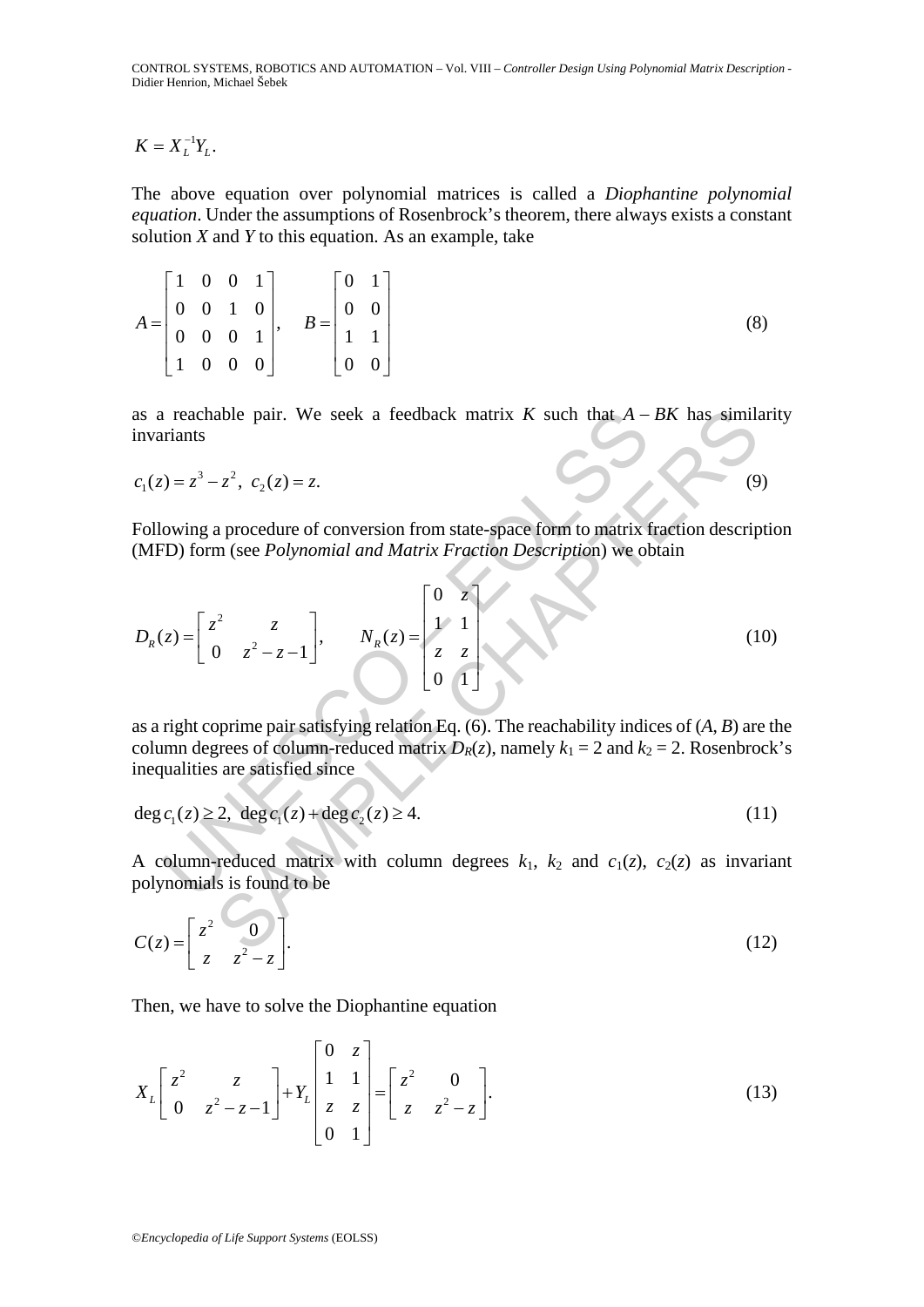CONTROL SYSTEMS, ROBOTICS AND AUTOMATION – Vol. VIII – *Controller Design Using Polynomial Matrix Description* - Didier Henrion, Michael Šebek

#### We find the constant solution

$$
X_L = \begin{bmatrix} 1 & 0 \\ 0 & 1 \end{bmatrix}, Y_L = \begin{bmatrix} -1 & 0 & 0 & 0 \\ -1 & 0 & 1 & 1 \end{bmatrix}
$$
 (14)

corresponding to the feedback matrix

$$
K = \begin{bmatrix} -1 & 0 & 0 & 0 \\ -1 & 0 & 1 & 1 \end{bmatrix} \tag{15}
$$

yielding the desired dynamics.

# TO ACCESS ALL THE **17 PAGES** OF THIS CHAPTER, Click here

#### **Bibliography**

- - -

Grimble M. J. and Kučera V. (Editors) (1996). *Polynomial Methods for Control Systems Design*, 255 pp. London: Springer-Verlag. [Collection of papers on the polynomial approach to solving both  $H_2$  and  $H_{\infty}$ control and filtering problems.]

Kučera V. (1979). *Discrete Linear Control*: *The Polynomial Equation Approach*, 206 pp. Chichester, England: Wiley. [This is a pioneering textbook that paved the way for the use of polynomials, polynomial matrices and polynomial equations to solve linear control problems.]

**TO ACCESS ALL THE 17 PAGES OF THIS CHANNA (Click here**<br> **Click here**<br> **Click here**<br> **Click here**<br> **Click here**<br> **Click here**<br> **OLSTANDA (DEAD)** (Equivalently and *Kethods for Control Syon:* Spinger-Verlag. [Collection of CO ACCESS ALL THE 17 PAGES OF THIS CHAPTER,<br>
Sand Kučera V. (Editors) (1996). *Polynomial Methods for Control Systems Design*, 25<br>
1. and Kučera V. (Editors) (1996). *Polynomial Methods for Control Systems Design*, 25<br>
1l Kučera V. (1991). *Analysis and Design of Discrete Linear Control Systems*, 472 pp. Prague: Academia. [Textbook that investigates connections between the state-space approach and the polynomial approach to several standard linear control problems. Most of the material proposed in this article was taken from this reference.]

Kwakernaak H. (1993). Robust Control and H∞ Optimization-Tutorial Paper. *Automatica*, **29**(2), 255-273. [Tutorial exposition of the polynomial approach to *H*∞ optimal regulation theory, with a focus on the mixed sensitivity problem for robust control system design.]

Kwakernaak H. and Šebek M. (1994). Polynomial J-Spectral Factorization. *IEEE Trans. Autom. Control*, 39(2), 315-328. [Collection of several algorithms for the *J*-spectral factorization of a polynomial matrix.]

Kwakernaak H. and Šebek M. (1998)). *The Polynomial Toolbox for Matlab*. Prague, CZ: PolyX Ltd., Web site at www.polyx.com or www.polyx.cz. [The Matlab Toolbox for polynomials, polynomial matrices and their application in systems, signals and control. Contains over 200 functions including various solvers for linear and quadratic matrix polynomial equations.]

#### **Biographical Sketches**

**Didier Henrion** was born in Creutzwald, Northeastern France, in 1971. He received the "Diplôme d'Ingénieur" (Engineer's Degree) and the "Diplôme d'Etudes Approfondies" (Masters' Degree) with specialization in control from the Institut National des Sciences Appliquées (INSA, National Institute for